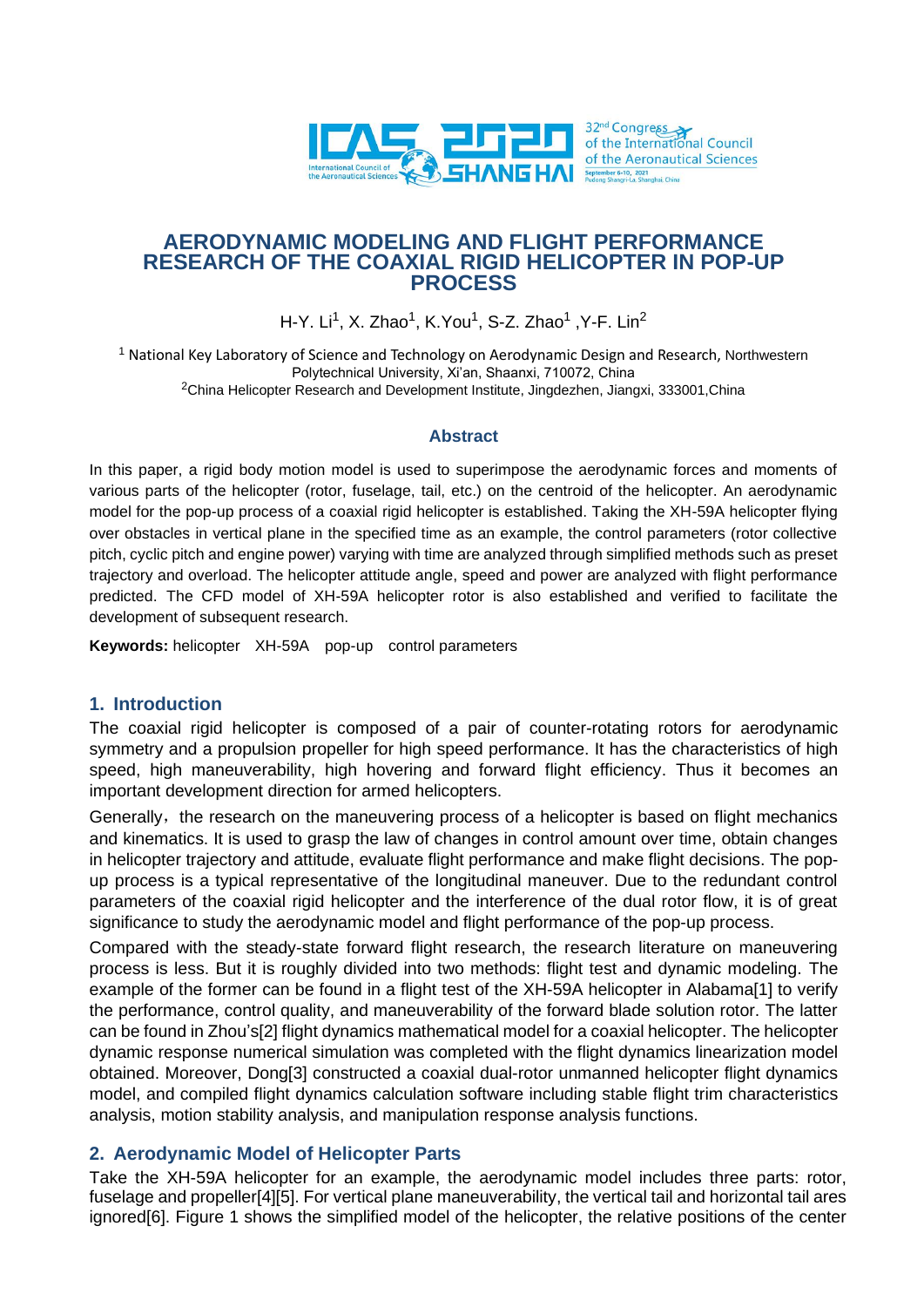of gravity, rotor, and horizontal tail have been marked.



Figure 1 – Approximate drawing of real size of XH-59A helicopter.

Forces applied on the helicopter are simplified into rotor thrust T, lift L and drag D on fuselage, propeller thrust  $T<sub>p</sub>$  and gravity mg, referring to figure 2. Two methods have been applied for rotor thrust prediction. One method is the engineering formula of thrust with rotor collective and periodic pitches, which is used for preliminary analysis. The other is based on the momentum blade element theory and the Pitt/Peters inflow model,,taking into account the collective and cyclic pitches as well as mutual interferencebetween the upper and lower rotors. The result of the latter one is validated with flight test and CFD simulation result of the rotors in steady forward flight. The fuselage aerodynamic performance is calculated according to the aerodynamic characteristic matrix of the XH-59A airframe obtained from the Felker wind tunnel tes[t\[7\].](#page-14-6) Results are related to flight speed and angle of attack. The performance of the propeller is only considered in compound mode, where propeller thrust and required power are discussed.

# **3. Analysis of the Trajectory and Force of the Pop-up Process**

Using the quasi-static hypothesis, the instantaneous state of the helicopter during the pop-up process is decomposed into several stable flight states. Take the longitudinal maneuver as an example, set the coordinate system along the horizontal and vertical directions, and give the trajectory of the helicopter, as shown in Fig.2. Assuming that the helicopter flies over a mountain with a height of h of 200m within the specified time  $t_0$ =60s, its horizontal displacement L is limited to 800m.Taking the ground coordinate system as an example, the corresponding trajectory of the helicopter can be decomposed into three sections: in stage 1, the helicopter moves forward at a constant speed of 60m/s, and then in stage 2, it moves forward at a variable speed. After jumping a certain height, it changes to the constant forward motion of stage 3.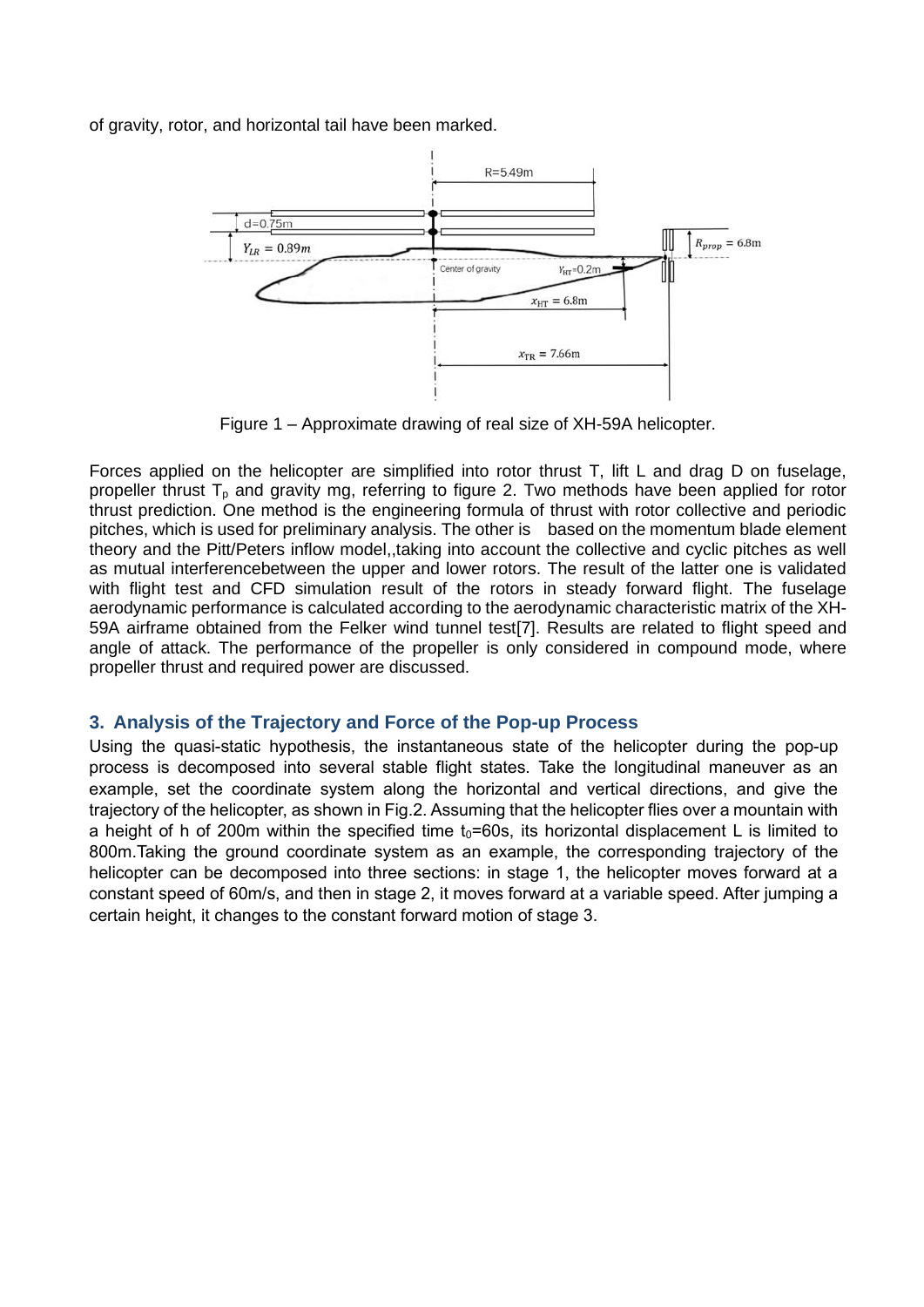

Figure 2 – Schematic diagram of the helicopter pop-up process.

The constraints are summarized as follows.(1)The required power should be less than engine power. (2) The lateral displacement, velocity and yaw angle of the aircraft are all 0.  $(3)$  The normal overload range of the helicopter is in range -0.5g to 3g. (4)The climb rate of the pure helicopter mode is no more than 10m/s, and the climb rate of the compound mode is unlimited. (5)There is no height drops during the whole process. (6) The helicopter is flying forward at a constant speed of 60m/s in stages 1, where pitch Angle are derived from the flight test .

According to the dynamic equations, when considering the vertical maneuver of the helicopter, the lifting resistance of the vertical tail is approximately 0 for processing. In addition to the above parameters, on the premise of no lateral motion of the helicopter, we can also get  $V_z = \omega x = \omega y = F_z = 0$ . The forces acting on the helicopter are mainly gravity, rotor pull, rotor backward force, fuselage lift, fuselage resistance, fuselage pitching moment, and rotor pitching moment to the hub of the propeller, and many of the forces are related to the pitch Angle and track Angle of the aircraft. In the dynamic equation, the number of independent variables exceeds the number of constraints. Therefore, it is very difficult to solve the general solution of the whole system, especially through numerical discretization, iteratively solving the derivative term of the formula. In order to solve the dynamic equation of maneuver process conveniently, the helicopter model is simplified as follows:

1) On the helicopter, except for rotor pull, fuselage resistance and thrust propeller thrust, other aerodynamic forces are ignored to be 0, and other aerodynamic moments are 0;

2) The airframe resistance is approximately proportional to the square of the speed, and has nothing to do with the pitch Angle of the aircraft;

3) The helicopter is approximately a particle, without considering the rotation of the fuselage.

4) Given the helicopter accelerations  $a_x$  and  $a_y$ , the trajectory and transient velocity of the helicopter can be obtained.The acceleration is converted into non-inertial force, and the magnitude and direction of the rotor pull are obtained according to the force balance of the helicopter.

According to the above simplification, the jumping state of the helicopter is divided into helicopter mode and compound mode for analysis.

# 3.1 Helicopter mode

# *3.1.1 ForceForce analysis*

The motion trajectory in helicopter mode is curved upward, and the forces on the helicopter are shown in Figure 3, with only gravity G, fuselage drag  $D_F$  and rotor thrust T. Due to the negative lift of the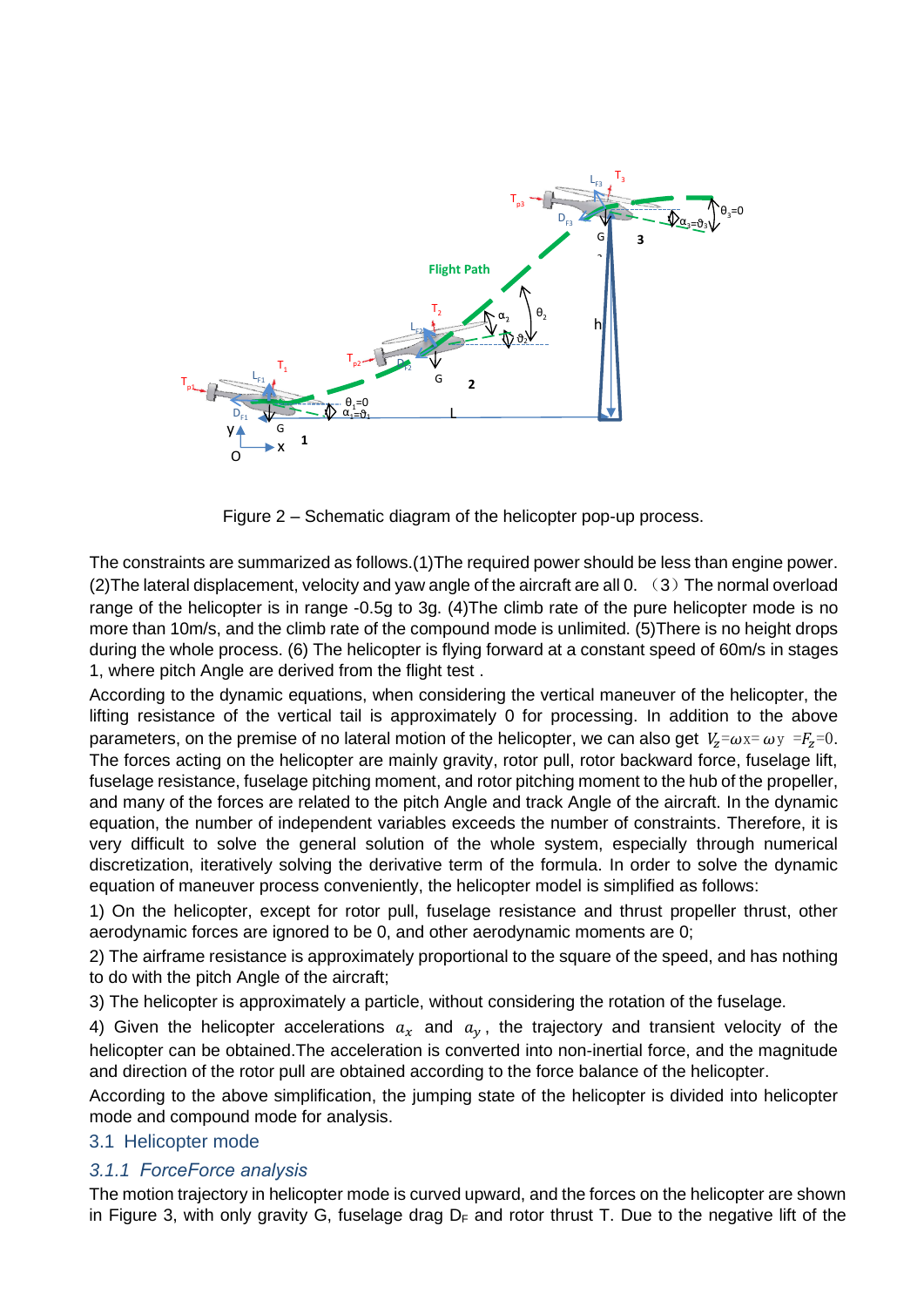fuselage is small compared to the rotor thrust, the lift of the fuselage is ignored.



Figure 3 – Force analysis in helicopter mode.

Non-inertial forces (contrary to the direction of acceleration) are generated due to the acceleration  $a_x$  and  $a_y$  in the horizontal and vertical directions. The above four forces remain in balance, as shown in formulas (1) and (2). Where into, the rotor tension is decomposed into two components, namely  $T_x$ and  $T_y$ , which are positive in the same direction with the coordinate axis, and negative in the other direction. Since the other three forces are known, the rotor pull component can be determined, and the size and direction of the rotor pull can be determined according to formulas (3) and (4) (the pitch Angle of the helicopter can be determined according to the direction of the rotor pull ϑ).According to formulas (5), the relationship between attitude angles of the helicopter can be established.

$$
T_y - D_F \sin \theta - mg = ma_y \tag{1}
$$

$$
T_x - D_F \cos \theta = ma_x \tag{2}
$$

$$
T = \sqrt{T_x^2 + T_y^2} \tag{3}
$$

$$
\vartheta = -\arctan(T_x/T_y) \tag{4}
$$

$$
\alpha = \vartheta - \theta \tag{5}
$$

#### *3.1.2 Trajectory design*

Through testing, the trajectory is segmenting into one calculation point per second to find a maneuver trajectory satisfying all constraints.Fig. 4 shows the change rule of acceleration, and the change of flight path is shown in Fig. 5.In 35 seconds, the altitude of the plane reached 200m and the horizontal flight distance was 798m.The black dotted lines in the following figures indicate the parameters corresponding to the time of jumping over obstacles.

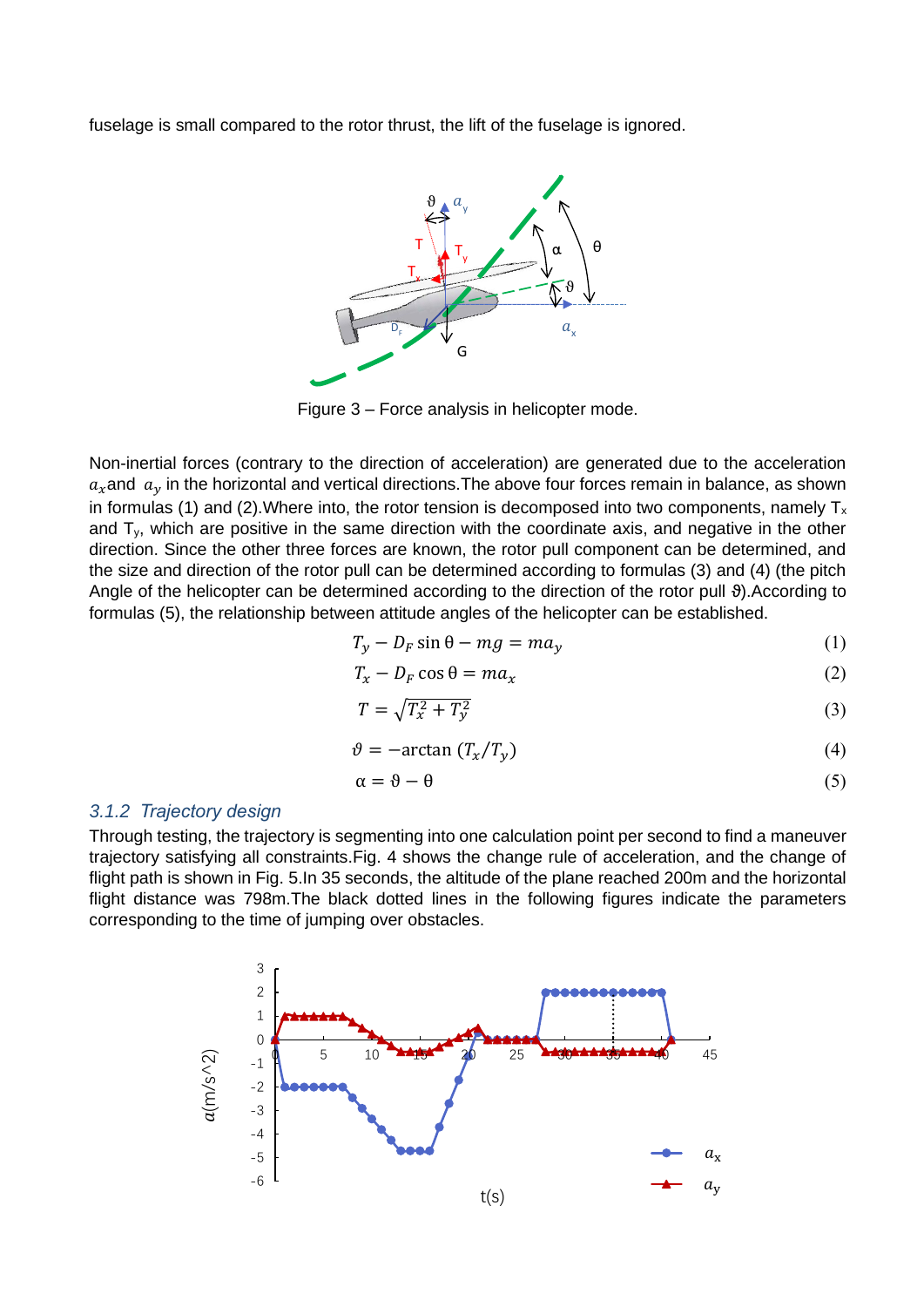Figure 4 – Variation of helicopter mode acceleration.



Figure 5 – Helicopter mode track.

Figure 5 shows the motion trajectory. It can be seen that the helicopter slows down at first and moves mainly in a horizontal direction with a trajectory similar to a parabola. At 17s, with a horizontal displacement of about 700m, the helicopter gained sufficient vertical velocity. After 17s, the helicopter moved in the vertical direction, with the trajectory tilting to the vertical direction to complete the popup.

### *3.1.3 Dynamic performance*

According to the formula (3) of the helicopter's rotor force, the variation of the rotor force during the jumping process can be obtained, as shown in Fig. 6. Referenc[e\[8\],](#page-14-7) the pull coefficient of the rotor, the power coefficient of the rotor and the power required by the rotor can be obtained. The results are shown in Figure 7.



Figure 6 – Variation of rotor thrust in helicopter mode.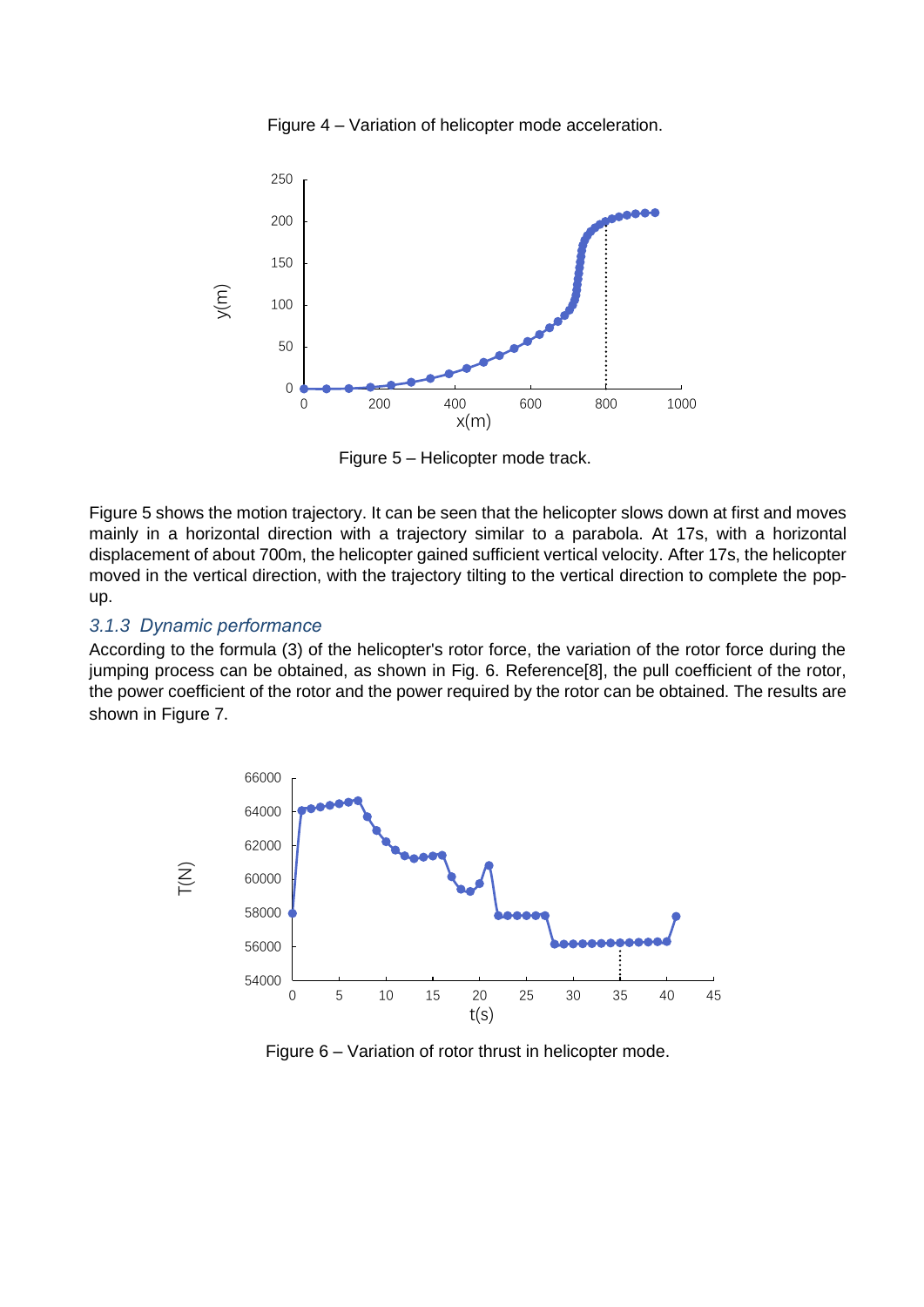

Figure 7 – Variation of rotor power required in helicopter mode.

It can be seen from Figure 6 that in the pop-up stage, the rotor tension increases sharply and gradually reaches the maximum value (64579N), and then decreases step by step, with the minimum value (56161N) at 35s, and slightly increases (58000N) when it is changed to flat flight.Figure 7 shows the variation of rotor power demand.  $P_R$  represents the calculated rotor power demand, and  $P_{cons}$ represents the maximum continuous power of the rotor.It can be seen that the power required by the rotor increases sharply at 1s, and then decreases gradually and tends to be stable.The power required is always lower than the maximum continuous rotor power of 1194KW, of which the maximum rotor power required is 1156KW.

#### *3.1.4 Attitude and maneuverability prediction*

From formula (4), the pitch Angle of the helicopter  $\vartheta$  can be obtained.Track inclination (climbing Angle) $\theta$  can be obtained according to the tangential direction of the trajectory, as shown in Formula (6).

$$
\theta = \arctan(V_y/V_x) \tag{6}
$$

The helicopter Angle of attack  $\alpha$  can be obtained from formula (5) above.

The control quantity is the total rotor pitch and the period pitch. According to literature [\[9\]](#page-14-8) The total rotor pitch  $\theta_0$  and the rotor pull coefficient, the rotor pitch can be obtained.According to literature [\[9\]](#page-14-8) the engineering formula of the rotor longitudinal periodic pitch  $A_1$ and transverse periodic pitch  $B_1$ can determine the periodic pitch.The changes of attitude Angle and maneuvering quantity in the jumping stage are shown in Fig. 8-12.

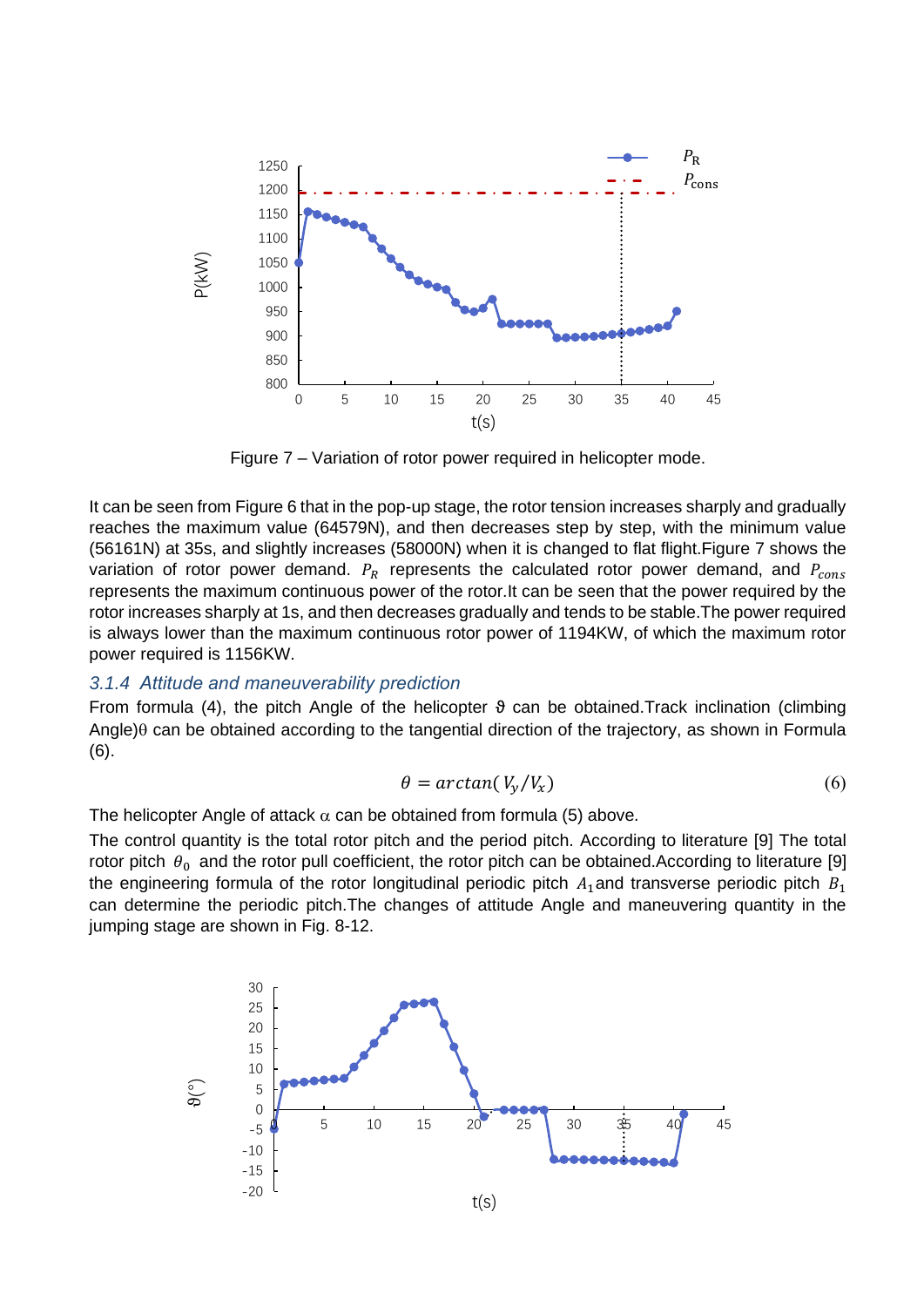



Figure 9 – Changes of helicopter mode track inclination Angle (i.e. climb Angle).



Figure 10 – Variation of total rotor pitch in helicopter mode.



Figure 11 – Variation of longitudinal periodic pitch of rotor in helicopter mode.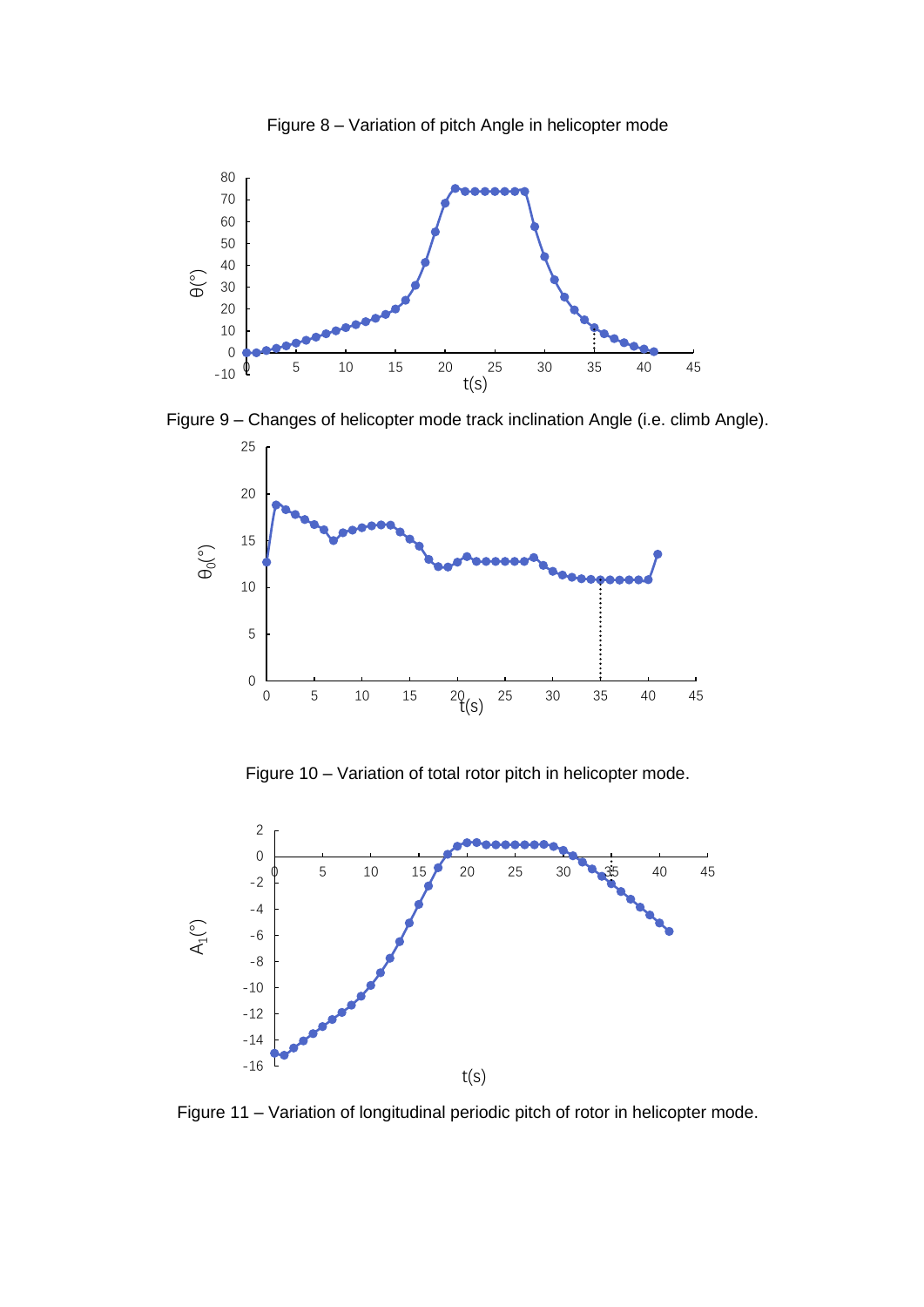

Figure 12 – Lateral periodic pitch variation of helicopter mode rotor.

As can be seen from the above attitude Angle and control quantity, the relevant angle changes of the helicopter are staged, and the parameter changes within each segment are smooth, while the junction between segments is not smooth enough. But it is basically reasonable, and there is no repeated fluctuation of parameters and numerical mutation different from flight control.

### 3.2 Compound mode

### *3.2.1 Forceanalysis*

In compound mode, the rotor does not have to lean forward because of the thrust parallel to the fuselage.Therefore, consider the addition of the tail thrust unknown, but the number of constraints remains two.At the same time, the climbing rate in compound mode is no longer limited to 10m/s.The force analysis of the compound state helicopter is shown in Fig. 13.The helicopter enters the initial state of pop-up as in section 5.2.1 of the helicopter mode.After 1s, the auxiliary thrust turns on and the helicopter pitch Angle and other parameters change. This paper temporarily ignores the change process within the middle 1s.



Figure 13 – Force analysis in compound mode.

Assuming that the Angle of attack of the aircraft is 0, equation (9) is supplemented as the constraint, that is, the aircraft flies along the direction of the trajectory to obtain the minimum drag.The direction of rotor force and auxiliary thrust is determined, and the path Angle can be obtained according to the trajectory. Three formulas (7)~(9) are used as constraints, and three independent variables  $T_x$ ,  $T_y$  and  $T<sub>p</sub>$  can be used to uniquely determine the magnitude of the rotor tension component and the auxiliary thrust. Where, the pitch Angle of the helicopter  $\vartheta$  is equal to the track Angle. Other parameters are consistent with the pure helicopter mode. The rotor force is still calculated by Formula (3) and  $\vartheta$  is still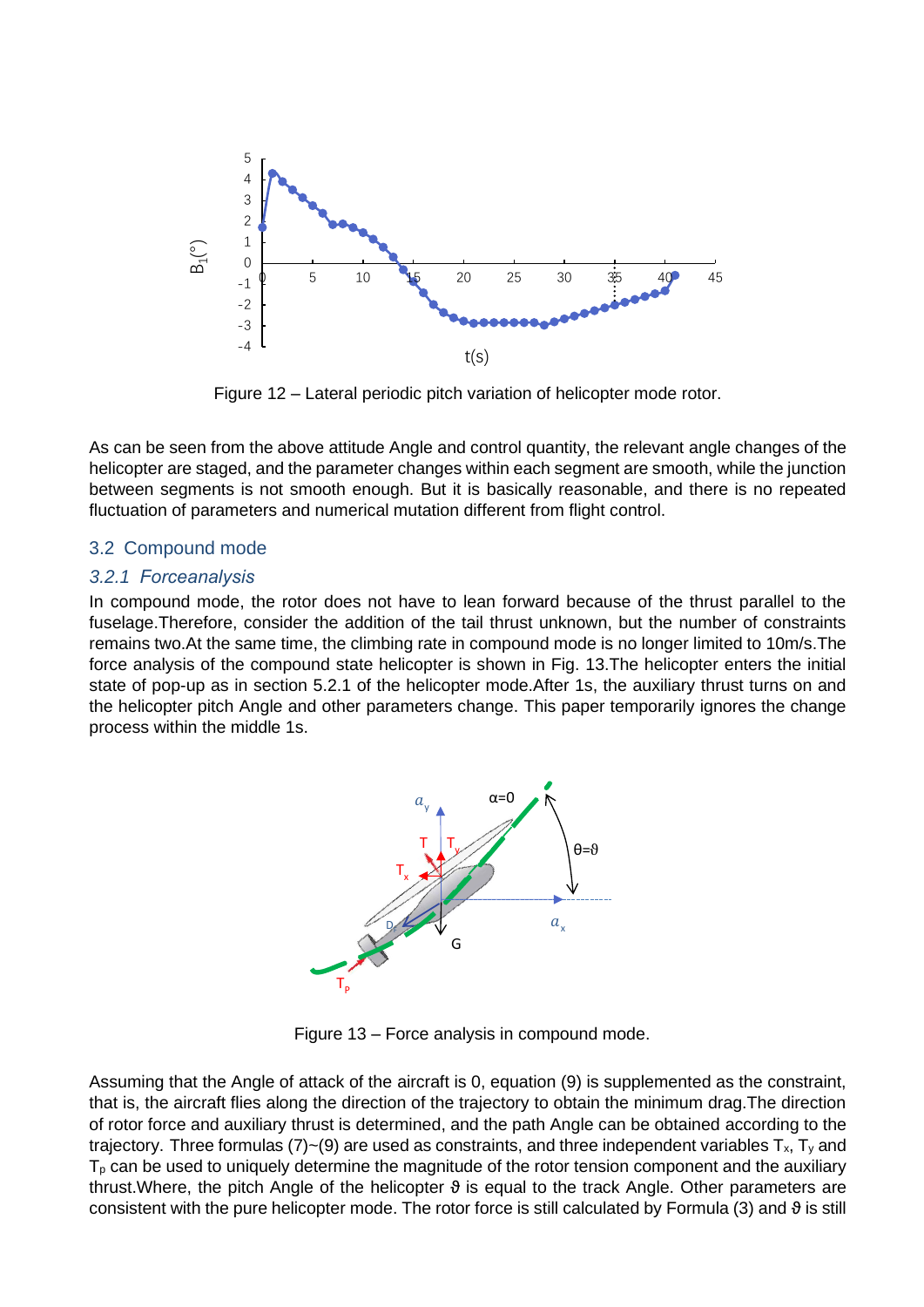calculated by Formula (4).

$$
T_p \sin \theta + T_y - D_F \sin \theta - mg = ma_y \tag{7}
$$

$$
T_p \cos \theta - T_x - D_F \cos \theta = ma_x \tag{8}
$$

$$
\vartheta = \theta, \ \alpha = 0 \tag{9}
$$

#### *3.2.2 Trajectory design*

According to online information, the XH-59A helicopter uses a turbojet engine as an auxiliary propulsion system. Therefore, the auxiliary thrust  $T_p$  should be greater than 0. After calculation, the acceleration  $a_x$  in the x direction should be within the interval of (-0.9,0). Therefore, in view of the special situation of compound mode, the trajectory of maneuver process satisfying the constraint is redesigned.Fig. 14 shows the change rule of acceleration in compound mode, and the change of track is shown in Fig. 15. At 14.5s, the aircraft reached an altitude of 208m and a horizontal flight distance of 797m. The black dotted lines in the following figures indicate the parameters corresponding to the time of jumping over obstacles.



Figure 14 – Variation of acceleration in compound mode. Figure 15 – Compound mode track.

As can be seen from Figure 14, the helicopter basically carries out constant acceleration movement in the horizontal direction and variable acceleration movement in the vertical direction.After receiving the pop-up command, the helicopter flying at a uniform speed will decelerate in the horizontal direction and accelerate in the vertical direction in 1s, and keep the acceleration constant.After 10s, the horizontal acceleration keeps a constant value of  $-0.8$ m/s<sup>2</sup>, and the vertical acceleration begins to decrease.The helicopter flew over the obstacle at 14.5s, and then continued to maintain an acceleration of -0.8m/s<sup>2</sup> in the X direction after 15s, while the Y acceleration gradually changed from a minimum of -2.6m/s<sup>2</sup> to 0. Finally at 29s near level flight.

Fig. 15 shows that the motion trajectory is approximately an S-shaped curve. Before 14.5s, the helicopter accelerated and jumped in the vertical direction, and the jumping time was short. The vertical displacement had reached 208m when the horizontal displacement was 797m. After flying over the obstacle, the helicopter began to slow down in the vertical direction to get ready to change out. Due to the high horizontal speed, the horizontal displacement in the whole process from the beginning of maneuver to the change out reached 1426m.

### *3.2.3 Dynamic performance*

In the compound mode, the variation of the rotor tension in the jumping process is also obtained according to the formula (3) of the helicopter rotor tension.The results are shown in Figure 16, where  $T_R$  represents the rotor pulling force and  $T_P$  represents the auxiliary thrust force.

The power of the rotor can be calculated according to the formula in the literatur[e\[8\],](#page-14-7) and the power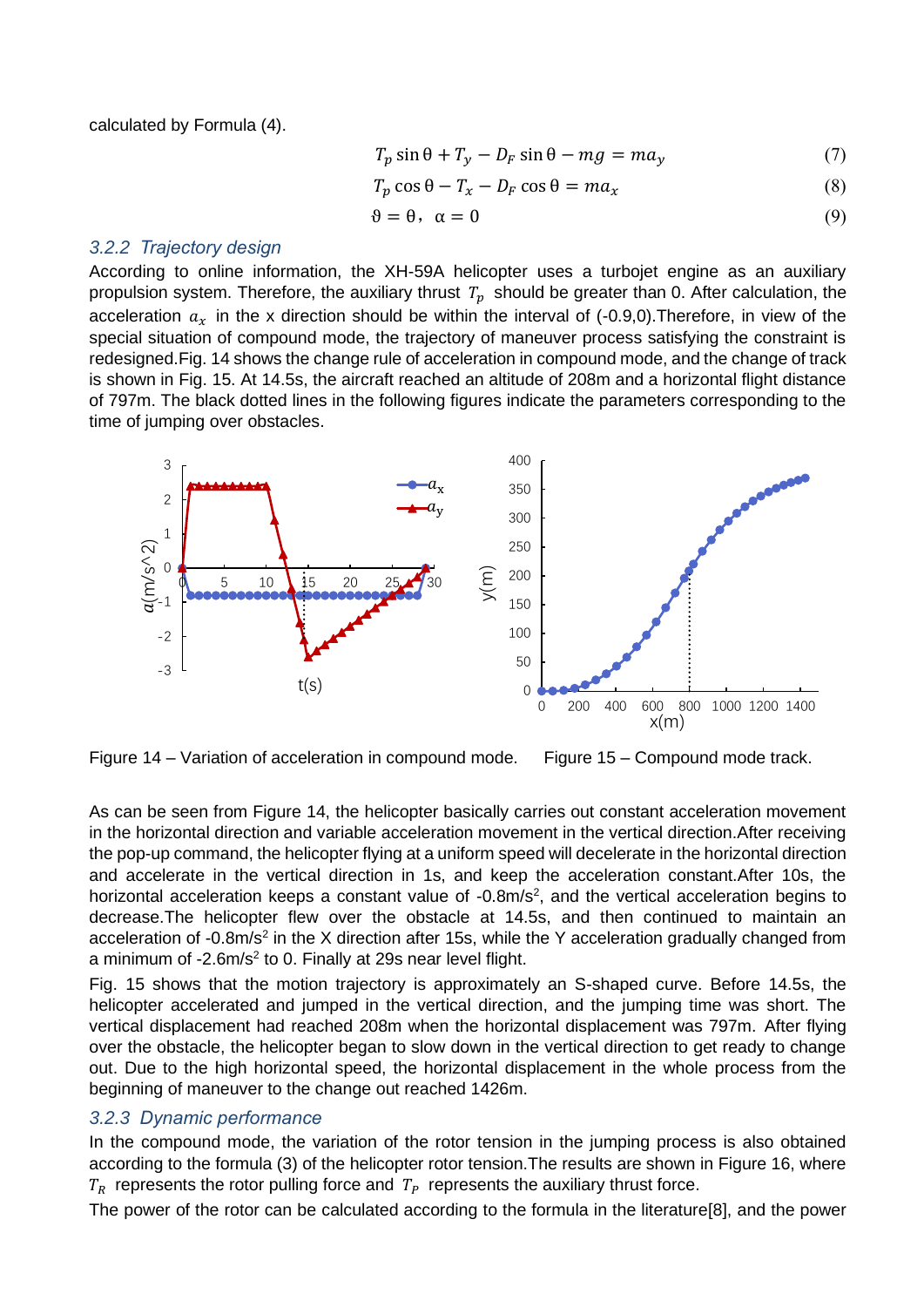required by the thrust propeller can be estimated by Equation (10).The power variation of the rotor engine is shown in Figure 17.  $P_R$  represents the power required by the rotor, and  $P_P$  represents the power required by the auxiliary thrust, and the sum of the two results in  $P_T$  the total power required by the helicopter,  $P_{cons}$  represents the maximum continuous power of the rotor, and  $P_{max}$  represents the maximum power of the engine.



$$
P_P = T_P \cdot V \tag{10}
$$

Figure 16 – Variation of tension and thrust in compound mode.



Figure 17 – Variation of power in compound mode.

As can be seen from Fig. 16, the rotor tension increases sharply to the maximum value (72088N) at 1s, and then decreases gradually, and reaches the lowest value (40277N) at 15s after leaping over the obstacle, and then gradually increases to 57530N at the time of removal, while the auxiliary thrust increases from 0 to 11N at 1s, and then increases gradually to the maximum value (27705N) at 11s.After that, the auxiliary thrust was 19911N at 14.5s over the obstacle, and then gradually reduced to 7352N and changed out.

Fig. 17 shows the variation curve of rotor power demand, auxiliary thrust power demand (propeller power) and total power demand with time. The power required for the rotor shows a sudden increase (to 1302KW), followed by a decline and then a rise. In the first 10s, the rotor power exceeds the maximum continuous power of 1194KW, but it is still less than the maximum power of the engine of 1343KW.Then it dropped to a minimum of 753kW, then slowly picked up until 969kW at the time of exiting.The power required by the propeller increases first and then decreases with time, and the maximum power is 1587kW at 11s.Before 9s, the power required by the rotor is obviously greater than that of the propeller; from 9s to 17s, the power required by the propeller is greater than that of the rotor; after 17s, the power of the rotor is higher than that of the propeller again.According to the analysis, in order to realize the pop-up process, the propeller power increases gradually, and then the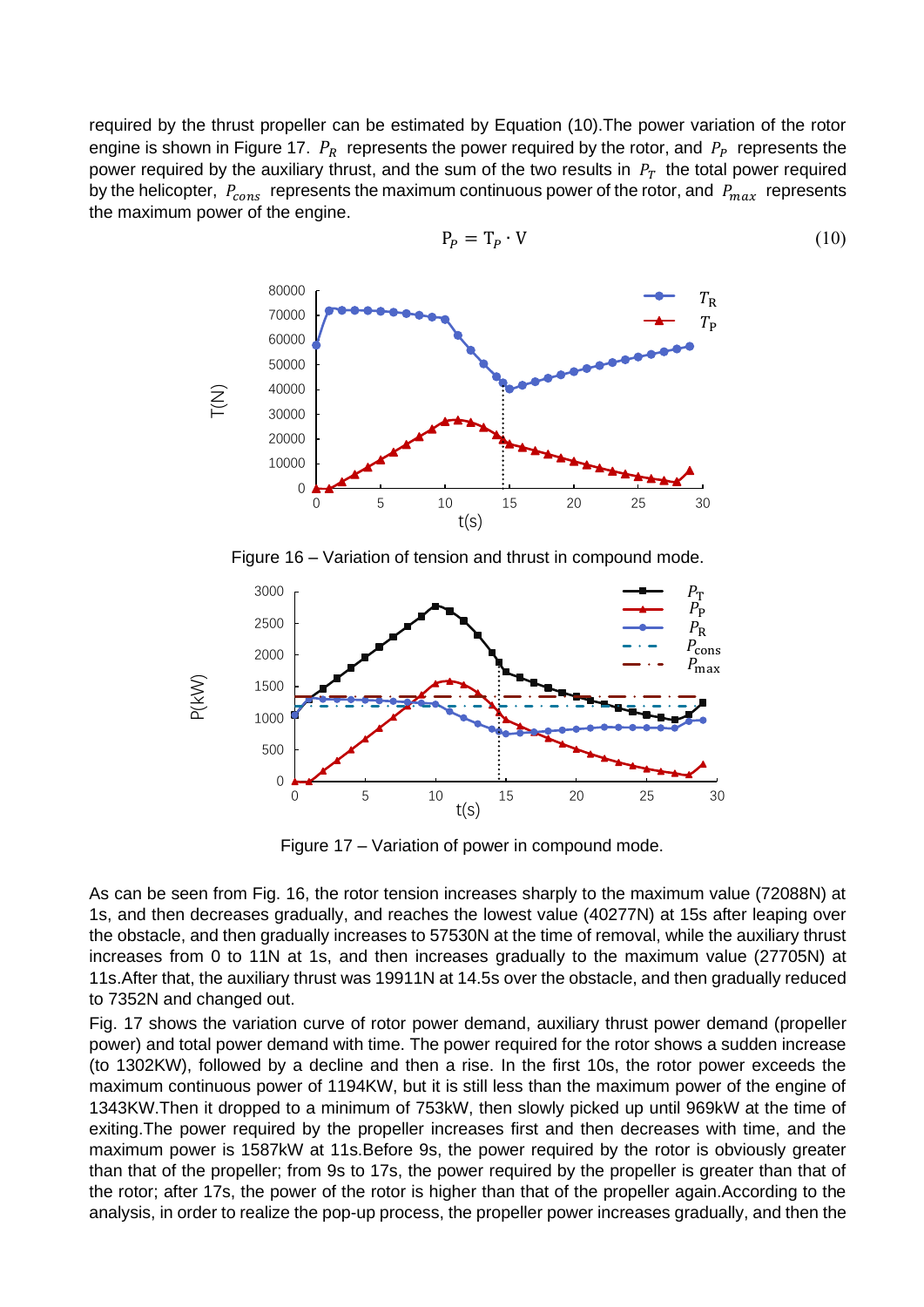auxiliary thrust decreases and the power required decreases until the end of the maneuver process.

### *3.2.4 Attitude and maneuverability prediction*

The formula for calculating the track Angle in the compound mode is the same as (6), and the corresponding pitch Angle is determined.According to the engineering formula of the rotor longitudinal periodic pitch  $A_1$  and transverse periodic pitch  $B_1$  in literature, the periodic pitch can be determined.



Figure 18 – Changes of track inclination Angle and pitch Angle in compound mode.



Figure 19 – Changes of total rotor pitch in compound mode.



Figure 20 – Variation of longitudinal periodic pitch of rotor in compound mode.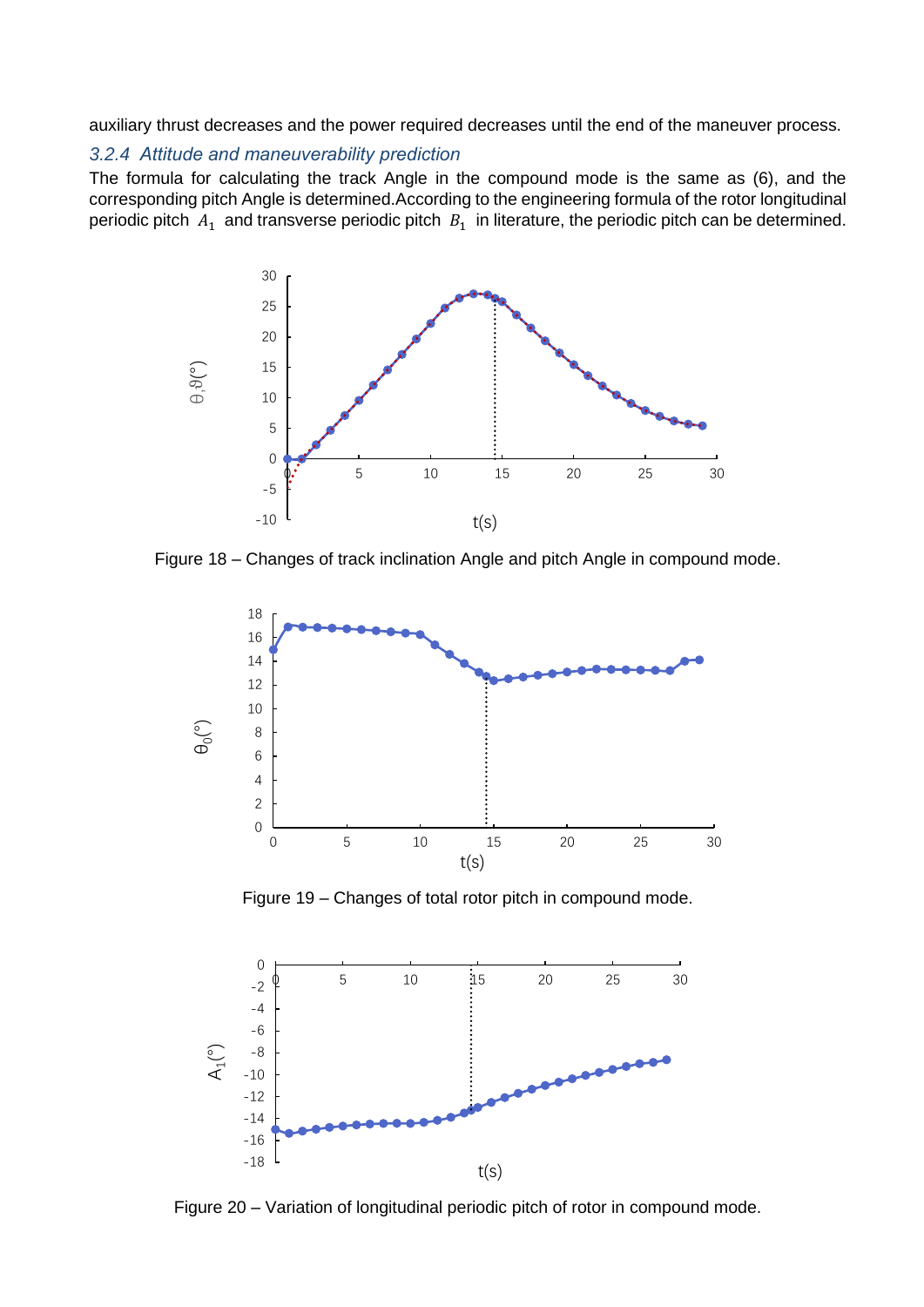

Figure 21 – Variation of transverse periodic pitch of rotor in compound mode.

The above attitude Angle and control quantity are basically reasonable, and the law is basically consistent, and there is no repeated fluctuation.

### 3.3 Comparison between helicopter mode and compound mode

To sum up, the advantages of helicopter mode are low power consumption, high power consumption efficiency, easy to change out after the pop-up, but long time consuming and large range of operation.The advantages of the compound mode are short pop-up time, stable attitude, small operating range, but the disadvantages are slow change out, high power, low power consumption efficiency.Therefore, for the compound helicopter, the pure helicopter mode or the compound mode can be chosen to pop-up and complete the task of flying over obstacles according to the actual situation and comprehensive factors such as time, power consumption and maneuverability.

### **4. Comparison of Theoretical Prediction and CFD Simulation of Aerodynamic Performance of Rotor in Steady Forward Flight**

The rotor aerodynamic performance prediction based on the momentum blade element theory has been analyzed in literatur[e\[10\]](#page-14-9) . The CFD simulation is discussed in this paper.

The  $k$ - $\varepsilon$  turbulence model is used to simulate the rotor motion, including rotation, periodic pitch and flap-wise motion, by using the nested mesh technique.The local mesh of the lower rotor is shown in Figure 22.

Working condition is set as forward flight speed of the helicopter 60m/s (advance ratio 0.3) corresponding to and the rotor rotation speed 35rad/s. The control variables for the rotors are collective pitch, differential collective pitch, longitudinal cyclic pitch, differential longitudinal cyclic pitch, lateral cyclic pitch, differential lateral pitch, disc inclination angle. They are [0.2019,0.0087,- 0.1145,0,-0.0087,0,-0.1326] in radians. The time step for the CFD model of the lower rotor is 0.001s (rotor rotation is 0.035rad within 0.001s, about 2˚).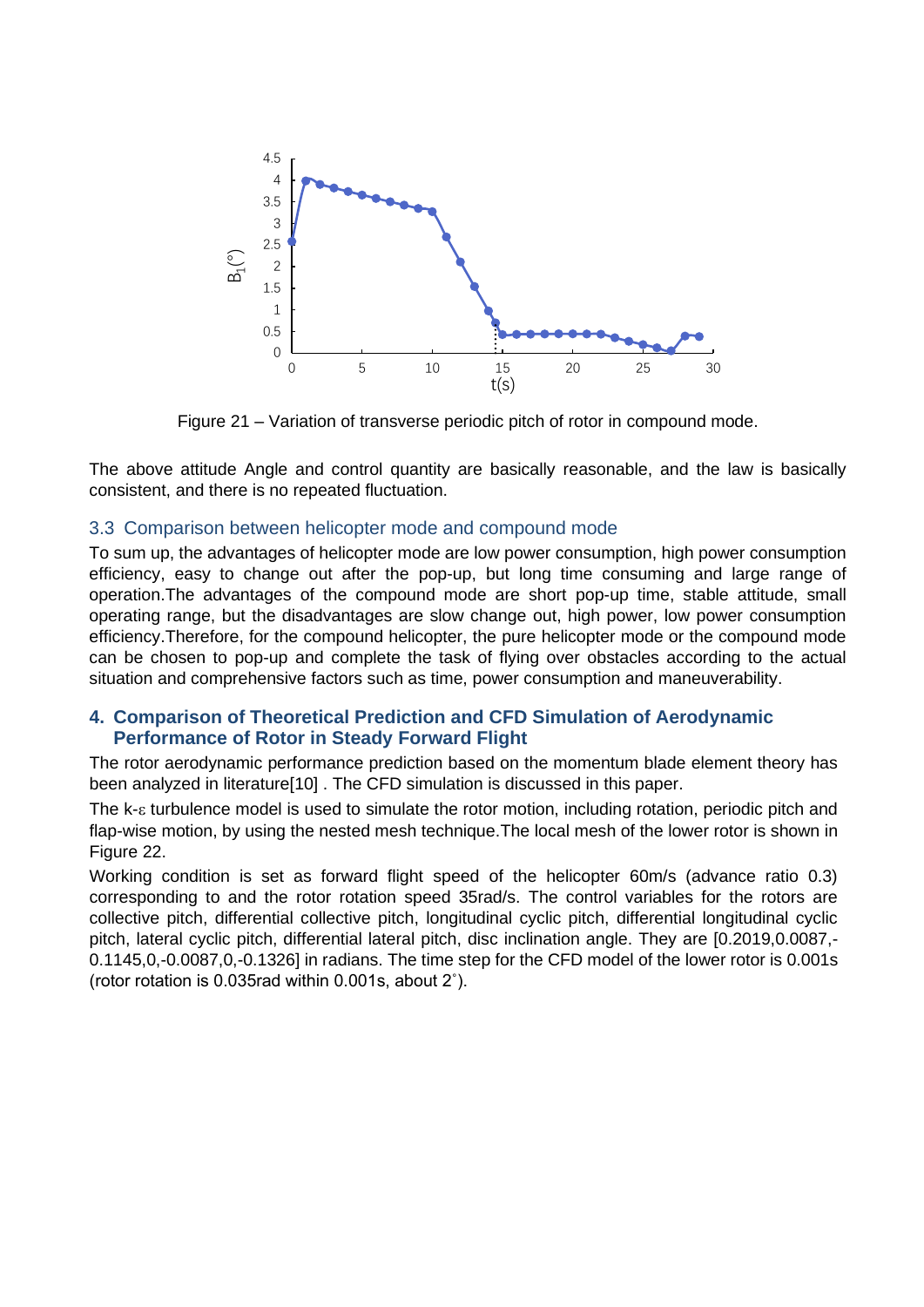

Figure 22 – Local model of lower rotor for forward flight simulation.

The calculation results are compared in Tab 1. Based on the estimated value of the flight test, the predicted value is the percentage of the test value. Because only the lower rotor model is currently simulated, regarding the aerodynamic performance of the upper rotor is approximately the same as the lower rotor (the torque is opposite).

|                           | Rotor Thrust T (N)       | The rotor power $(kW)$ |
|---------------------------|--------------------------|------------------------|
| Estimation of flight test | 49561                    | 882                    |
|                           | 54081.1                  | 672.7                  |
| Theoretical prediction    | $(109.1\% \times 49561)$ | $(76.3\% \times 882)$  |
|                           | 45112                    | 799                    |
| CFD prediction            | $(91.0\% \times 49561)$  | $(88.3\% \times 882)$  |

| Tab 1 - Comparison of rotor aerodynamic performance in forward flight |
|-----------------------------------------------------------------------|
|-----------------------------------------------------------------------|

It can be seen from Table 1 that the CFD method verifies the flight test data better than theoretical method. It is reliable with less relative error and can be used to calculate the aerodynamic performance of the pop-up process of the helicopter.In addition, the periodic fluctuation results of rotor thrust and yaw torque on hub using CFD simulation are shown in Figure 5, which lays a foundation for the study of rotor dynamic load.

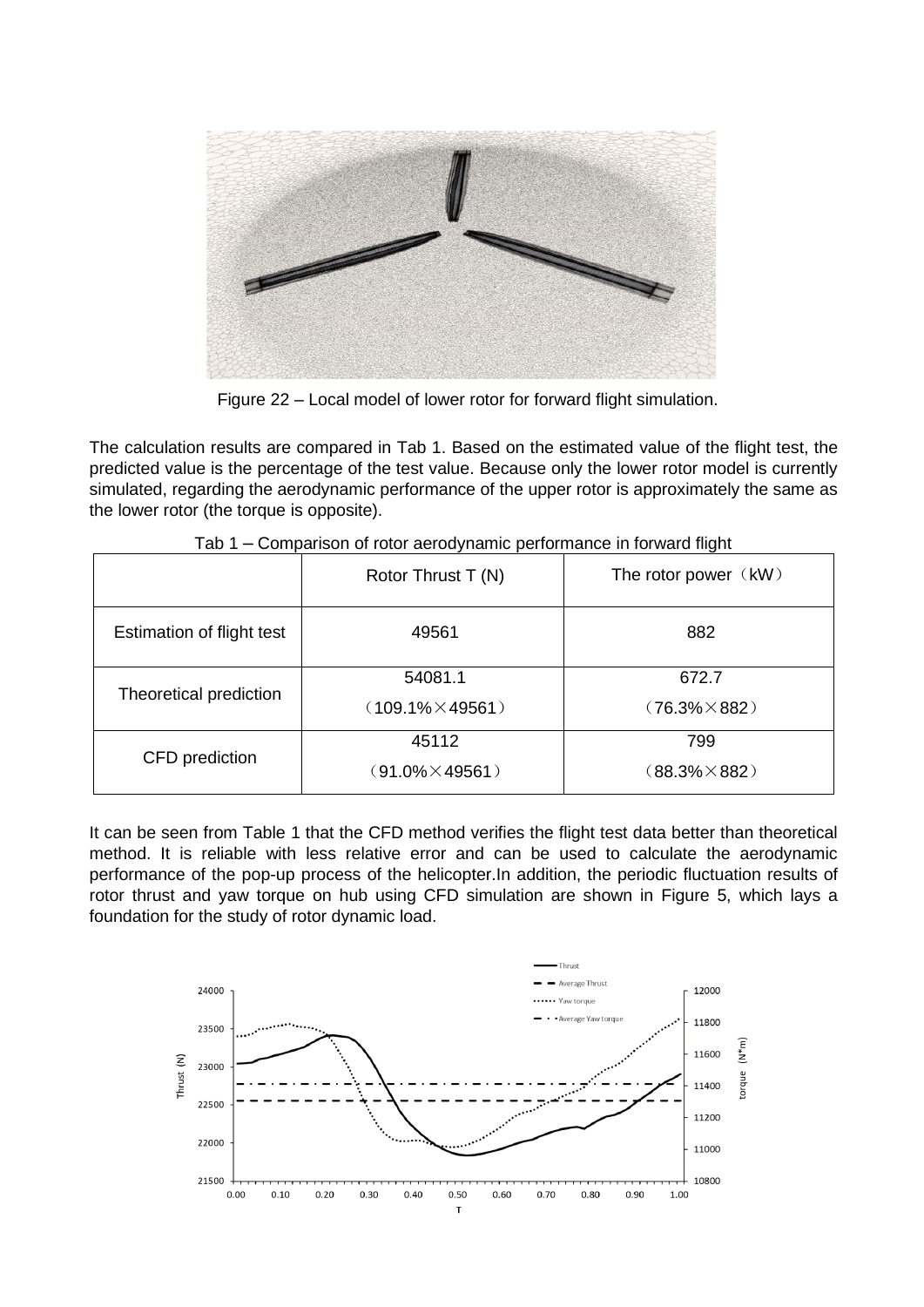Figure 23 – The thrust and torque of the lower rotor with time.

# **5. Conclusion**

In this paper, an aerodynamic model of the pop-up process of a coaxial rigid helicopter is established based on the rigid body motion model. Taking XH-59A helicopter flying over obstacles in horizontal and longitudinal positions at specified time as an example, the simplified method such as preset trajectory and overload is adopted. The jumping state of the helicopter was divided into helicopter mode and compound mode for analysis, and the variation law of control variables, attitude angle and velocity dynamic travel energy of the XH-59A helicopter with time during the jumping process under the two modes was compared, as well as other flight performance of the helicopter during the jumping process.Moreover, the CFD model of the rotor of XH-59A helicopter is established, and the aerodynamic force of XH-59A helicopter under the condition of constant forward flight at 0.3 advancing ratioadvancing ratio is calculated by theoretical prediction and CFD, which verifies the accuracy of both, and lays a foundation for further research.

# **6. Contact Author Email Address**

Postgraduate, School of Aeronautics: 1849452547@qq.com Associate Professor, School of Aeronautics: xuzhao@nwpu.edu.cn Postgraduate, School of Aeronautics: [1479481621@qq.com](mailto:1479481621@qq.com) Postgraduate, School of Aeronautics: Zsz-1997@mail.nwpu.edu.cn Senior engineer: lenovo37213618@sina.com

# **7. Copyright Statement**

The authors confirm that they, and/or their company or organization, hold copyright on all of the original material included in this paper. The authors also confirm that they have obtained permission, from the copyright holder of any third party material included in this paper, to publish it as part of their paper. The authors confirm that they give permission, or have obtained permission from the copyright holder of this paper, for the publication and distribution of this paper as part of the ICAS proceedings or as individual off-prints from the proceedings.

# **8. Acknowledgments**

This work was supported by the Aeronautical Science Foundation of China 20175753030 and Foundation of National Key Laboratory 20210301-3.